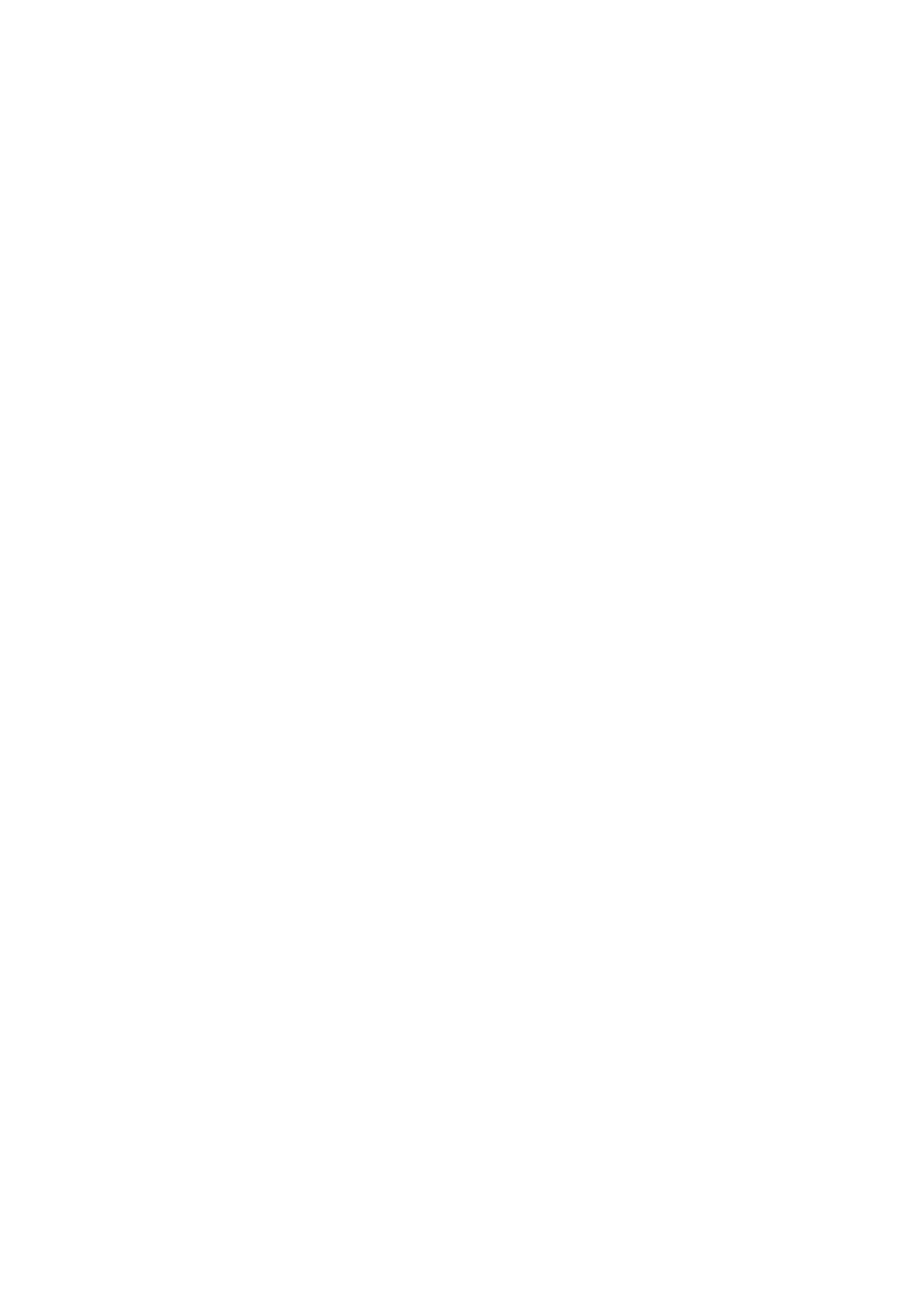#### **CHAPTER 2**

# **AN ALTERNATIVE PROOF USING THE FUNCTION**  $N(\sigma, T)$

*by Aldo Peretti* 

#### **2.0. INTRODUCTION**

This is another proof of the Riemann hypothesis, along entirely different approach, in order to be more convinced about the first proof.

Starting with a formula of Littlewood, use is made of another formula due to von Mangoldt in order to evaluate [2.1.1] at the beginning of the paper. It is concluded that it vanishes for every T. which implies the truth of the Riemann hypothesis.

## **2.1. LITTLEWOOD'S FORMULA**

Denote with N( $\sigma$ ,T) the quantity of imaginary zeros  $\rho_n = \beta_n + i\gamma_n$ , of the zeta function with  $\beta_n \ge \sigma$ , and  $T \ge t$ ,  $s = \sigma + it$ , as usual. Then we have:

(2.1.1) 
$$
\int_{\sigma_0}^{1} N(\sigma, T) d\sigma = \sum_{\beta n > \sigma_0} (\beta_n - 1/2) \qquad (\sigma_0 \ge 1/2)
$$

with  $0 \leq \gamma_n < T$ . (ref. [56])

According to a formula due to Littlewood, (ref. [56]) holds that:

$$
(2.1.2) \qquad 2\pi \int\limits_{\sigma_0}^1 N(\sigma, T) d\sigma = \int\limits_0^T \log \Bigl| \zeta(\sigma_o + it) \Bigr| dt - \int\limits_0^T \log \Bigl| \zeta(2+it) \Bigr| dt + \int\limits_{\sigma_0}^T \arg \zeta(\sigma_o + it) d\sigma + k(\sigma_o)
$$

We have, besides, the following expansion, due to von Mangoldt, and reproduced in ref. [23] (formula IV):

$$
(2.1.3) \qquad \text{Log}\,\zeta(s) = \sum_{n \leq x} \frac{\Lambda_1(n)}{n^2} + \left\{ \text{Li}\left(x^{1-s}\right) \pm \pi i \right\} + \sum \left\{ \text{Li}\left(x^{\rho-s}\right) \pm \pi i \right\} + \sum_{q=1}^{\infty} \left\{ \text{Li}\left(x^{-2q-s}\right) \pm \pi i \right\}
$$

Here Li (x) denotes the logarithmic-integral function; the dash in the first sum at right means that if x is a natural number, the last term in the sum must be halved;  $\Lambda$ 1 (n) =  $\Lambda$  (n)/log n, where  $\Lambda$  (n) is von Mangoldt's function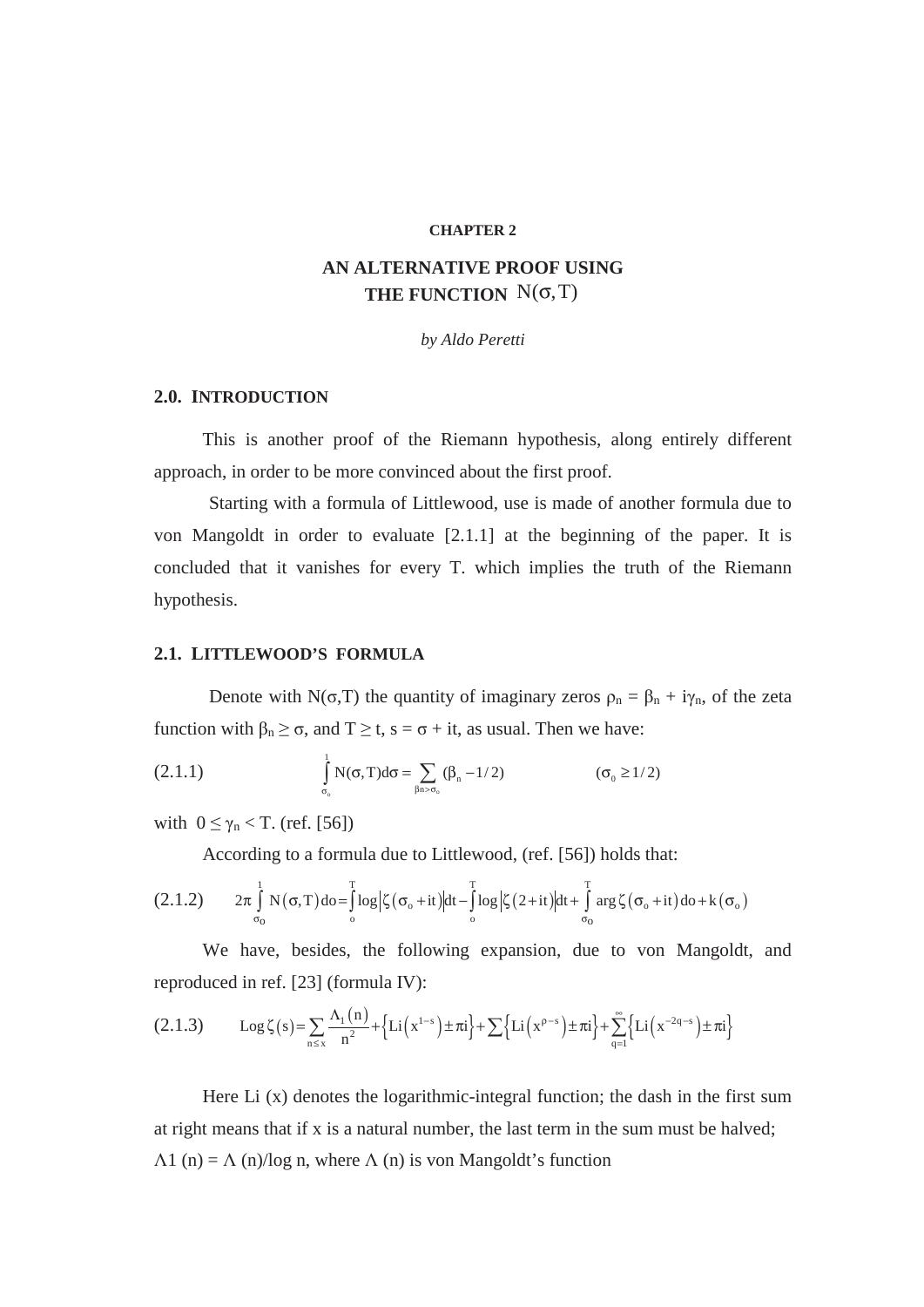$$
\Lambda(n) = \begin{cases} \log p & \text{if } n = p^{\alpha} \\ 0 & \text{otherwise} \end{cases}
$$

 $x \ge 1$  and the formula is valid for every s.

Besides, the  $+$  sign, must be taken if the corresponding Li has negative ordinate in the exponent, and the – sign contrary case. Remark that all the brackets are real quantities for real s

Putting

(2.1.4) 
$$
Li_1(x^{\alpha}) = Li (x^{\alpha}) \pm \pi i
$$

we can write the preceding formula as:

(2.1.5) 
$$
\log \zeta(s) = \sum_{n \le x} \frac{\Lambda_1(n)}{n^s} - Li_1(x^{1-s}) + \sum_{r} Li_1(x^{r-s})
$$

where r denotes either an imaginary or real zero of the zeta function.

As a consequence of (2.1.5) we deduce:

$$
(2.1.6) \quad \arg \zeta(\sigma+it) = \operatorname{Im} \log \zeta(s) = -\sum_{n \le x} \frac{\Lambda_1(n)}{n^{\sigma}} \sin \left( t \log n \right) - \operatorname{Im} \, Li_1 \left( x^{1-s} \right) + \operatorname{Im} \sum_{r} Li_1 \left( x^{r-s} \right)
$$

Here Im denotes the imaginary part. Analogously:

(2.1.7) 
$$
\log |\zeta(\sigma+it)| = \sum_{n} \frac{\Lambda_1(n)}{n^{\sigma}} \cos(t \log n) - \text{Re} \, Li_1(x^{1-s}) + \text{Re} \sum_{r} Li_1(x^{r-s})
$$

The limits in  $\Sigma'$  have been omitted for the sake of simplicity, and Re denotes the real part.

We recall also that

(2.1.8) 
$$
\text{Li}_1(x^{\alpha}) = \int_0^x \frac{u^{\alpha - 1}}{\log u} du
$$

if Re  $\alpha \geq 0$  and the path is a straight line between o and x, with an indentation above or under  $u = 1$ , as the case may be.

When Re  $\alpha$  < 0, we have that

(2.1.9) 
$$
Li_1(x^{\alpha}) = \int_{\infty}^{x} \frac{u^{\alpha-1}}{\log u} du
$$

We shall use, besides, the function  $Li_2(x^{\alpha})$  defined by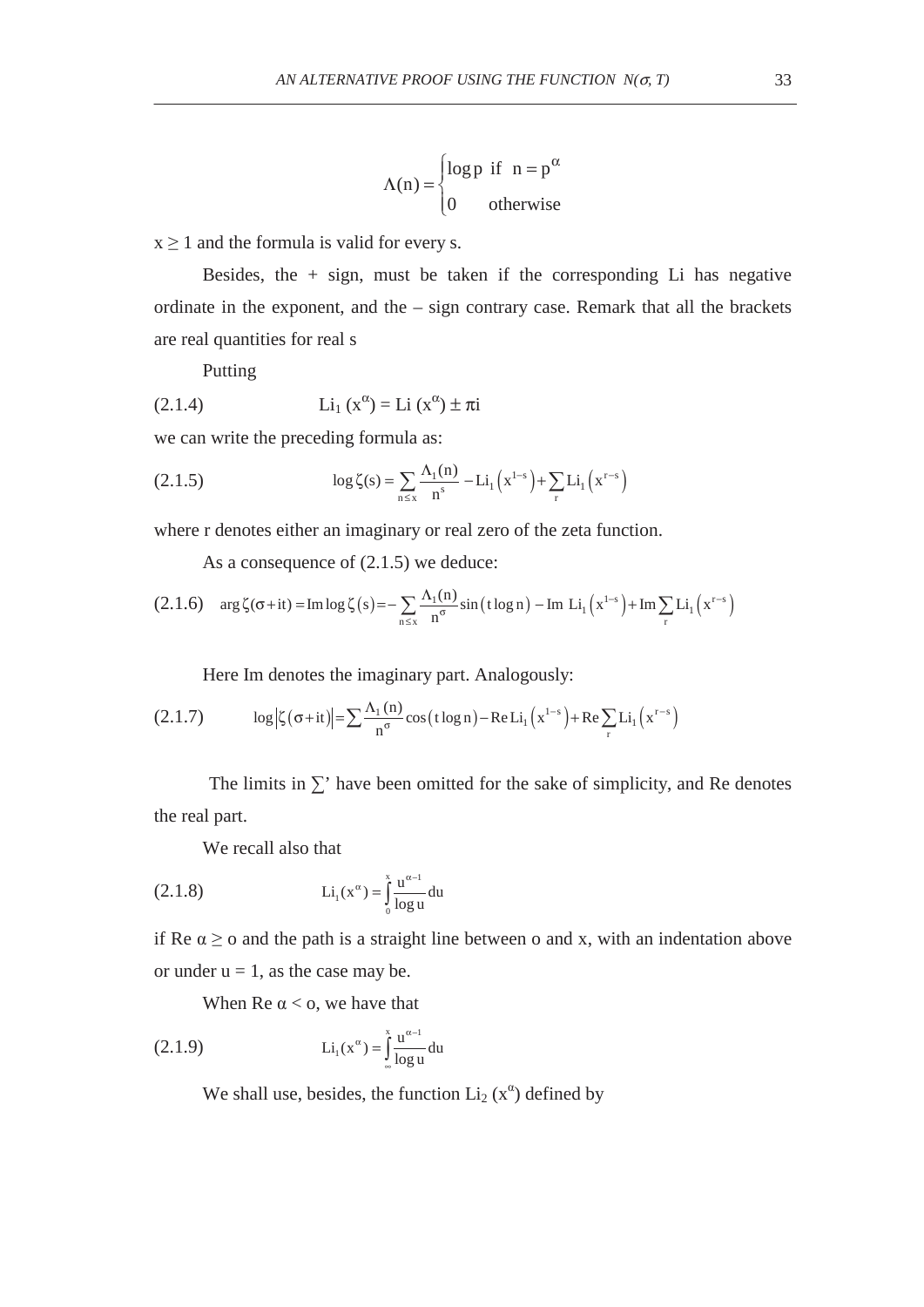(2.1.10) 
$$
\operatorname{Li}_{1}(\mathbf{x}^{\alpha}) = \begin{cases} \int_{0}^{x} \frac{\mathbf{u}^{\alpha-1}}{\log^{2} \mathbf{u}} & \text{if } \operatorname{Re}(\alpha) > 0 \\ \int_{\infty}^{x} \frac{\mathbf{u}^{\alpha-1}}{\log^{2} \mathbf{u}} \text{d}u & \text{if } \operatorname{Re}(\alpha) < 0 \end{cases}
$$

with similar paths of integration than  $(2.1.8)$ .

# **2.2. TWO AUXILIARY FORMULAS**

We shall need still two formulas that are an immediate consequence of the above. Firstly, we have:

$$
\begin{aligned} \operatorname{Im} &\int\limits_{\sigma_o}^2 Li_1(x^{\alpha-s})d\sigma &= \operatorname{Im} \int\limits_{\sigma_o}^2 d\sigma \int\limits_{0}^{x} \frac{u^{\alpha-l-s}}{\log u}du = \operatorname{Im} \int\limits_{0}^{x} \frac{u^{\alpha-l-it}}{\log u}du \int\limits_{\sigma_o}^2 u^{-\sigma}d\sigma &= \\ = \operatorname{Im} \int\limits_{0}^{x} \frac{u^{\alpha-l-it}}{\log^2 u} \left\{ \frac{1}{u^{\sigma_0}} - \frac{1}{u^2} \right\} &= \operatorname{Im} Li_2(x^{\alpha-\sigma_0-it}) - \operatorname{Im} Li_2(x^{\alpha-2-it}) \end{aligned}
$$

This is to say:

(2.2.1) 
$$
\text{Im} \int_{\sigma_0}^{2} \text{Li}_1(x^{\alpha-s}) d\sigma = \text{Im} \text{Li}_2(x^{\alpha-\sigma 0-i}) - \text{Im} \text{Li}_2(x^{\alpha-2-i})
$$

This has been proved with the use of formula (2.1.8); but we arrive equally well to the same result if we use  $(2.1.9)$ .

Besides, in analogous way, we deduce:

(2.2.2) 
$$
\operatorname{Re} \int_{0}^{T} \operatorname{Li}_{1}(x^{r-\sigma_{0}-it}) dt = \operatorname{Im} \operatorname{Li}_{2}(x^{r-\sigma_{0}-it}) + \operatorname{Im} \operatorname{Li}_{2}(x^{r-\sigma_{0}})
$$

# 2.3. EVALUATION OF T<sub>1</sub>

Let us calculate now:

$$
\int_{\sigma_0}^{2} \arg \zeta(\sigma + it) d\sigma
$$

The first series at the right hand side of (2.1.6) can be integrated with respect to  $\sigma$  because it is a finite sum. The second series when  $r = \rho$ , is uniformly convergent with respect to x between discontinuities at  $x = p^m$ , and uniformly convergent with respect to s for all values of s (assuming  $t \neq 0$ ).

When  $r = -2q$  = real zeros, the series is evidently uniformly convergent for all values of  $\sigma$ .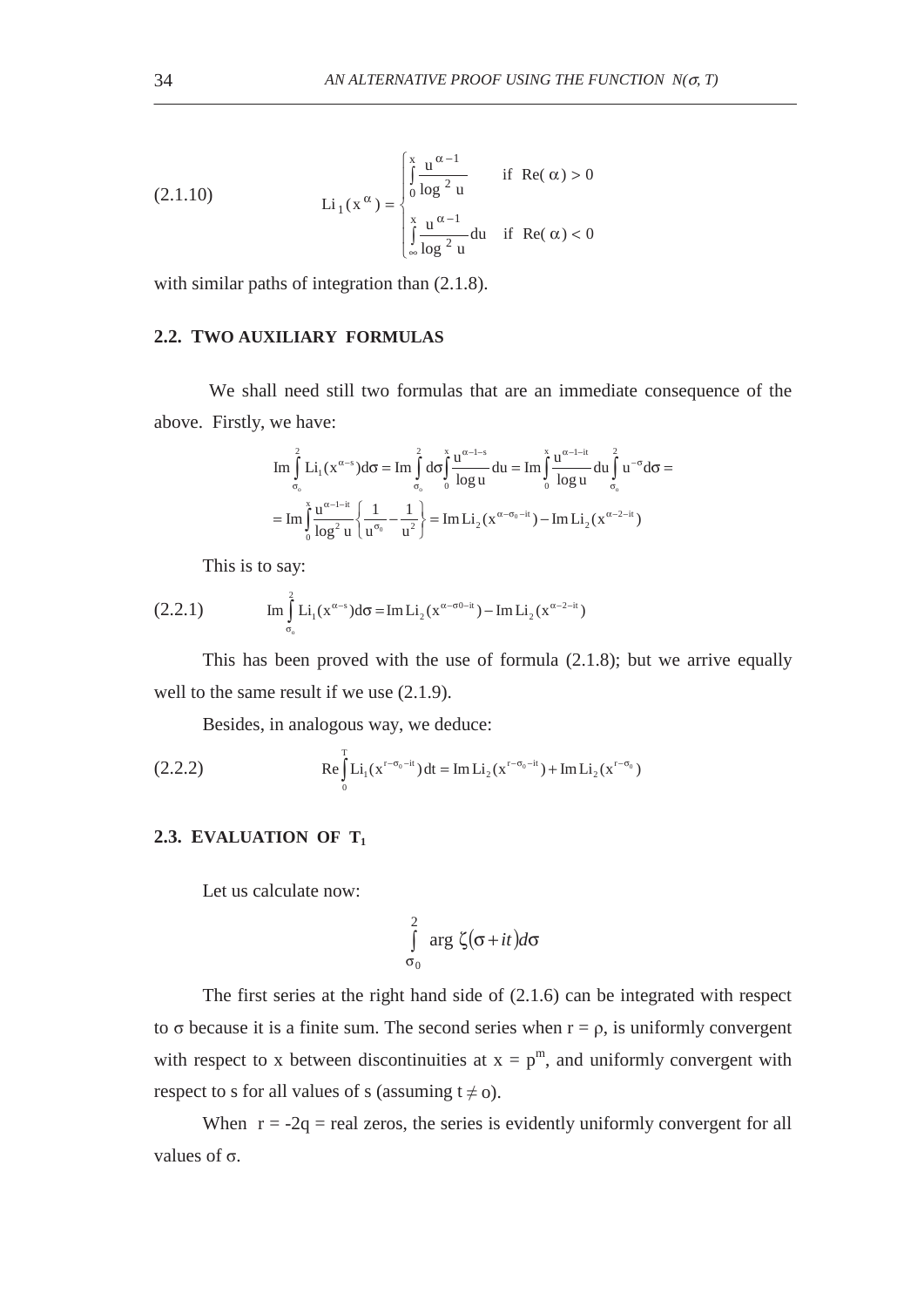Hence we can integrate them term by term over a finite interval in which the integrals have a meaning, and we deduce:

$$
(2.3.1) \int_{\sigma_0}^{2} \arg \zeta(\sigma + it) d_0 = -\sum \Lambda_1(n) \sin (T \log n) \int_{\sigma_0}^{2} \frac{d\sigma}{n^{\sigma}} - \text{Im} \int_{\sigma_0}^{2} Li_1(x^{1-s}) d\sigma +
$$
  
+
$$
\text{Im} \sum_{r} \int_{\sigma_0}^{2} Li_1(x^{r-s}) d\sigma =
$$
  
= 
$$
-\sum \Lambda_1(n) \frac{\sin(T \log n)}{\log n} \left\{ \frac{1}{n^{\sigma_0}} - \frac{1}{n^2} \right\} - \text{Im} Li_2(x^{-1-it}) +
$$
  
+
$$
\text{Im} \sum_{r} Li_2(x^{r-\sigma_0-it}) + \text{Im} \sum_{r} Li_2(x^{r-2-it})
$$

where use has been made of (2.2.1)

## **2.4. EVALUATION OF T2**

We evaluate now:

$$
\int_{0}^{T} \log |\zeta(\sigma_0 + it)| dt
$$

We integrate here formula  $(2.1.7)$  with respect to t, on the same grounds as before, and we get:

(2.4.1) 
$$
\int_{0}^{T} \log |\sigma_{0} + it| dt = \sum_{n} \frac{\Lambda_{1}(n)}{n^{\sigma_{0}}} \frac{\sin(T \log n)}{\log n} - \text{Re} \int_{0}^{T} Li_{1}(x^{1-\sigma_{0}-it}) dt +
$$

$$
+ \text{Re} \sum_{r} \int_{0}^{T} Li_{1}(x^{r-\sigma_{0}-it}) dt =
$$

$$
= \sum_{n} \frac{\Lambda_{1}(n)}{n^{\sigma_{0}}} \frac{\sin(T \log n)}{\log n} + \text{Im} Li_{2}(x^{1-\sigma_{0}-it}) - \text{Im} Li_{2}(x^{1-\sigma_{0}}) -
$$

$$
-\operatorname{Im} \sum_{r} Li_2(x^{1-\sigma_0-iT}) + \operatorname{Im} \sum_{r} Li_2(x^{1-\sigma_0})
$$

where use has been made of (2.2.2).

Next, we put  $\sigma_0 = 2$  and subtract from (2.4.1) the resulting expression. We get: